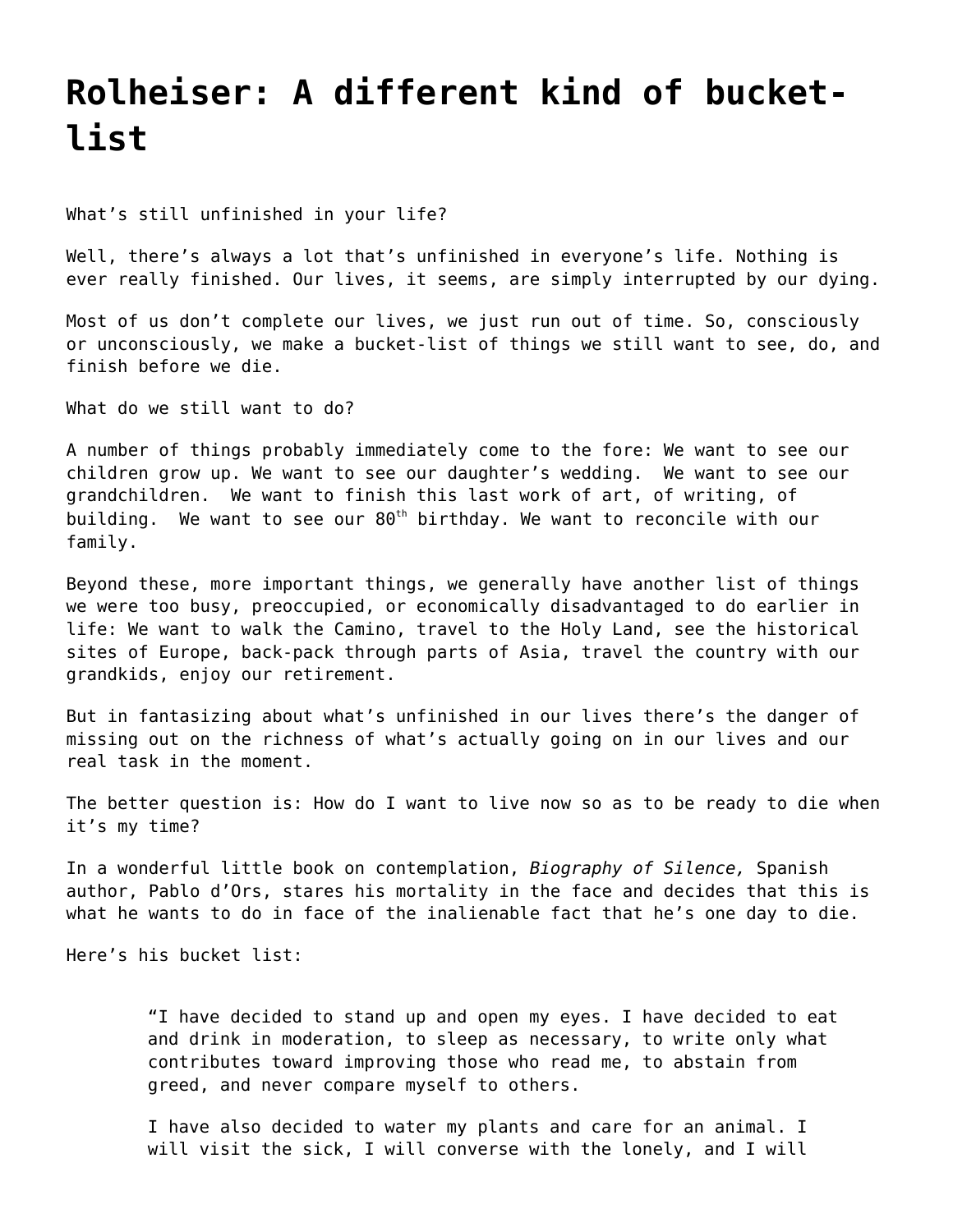not let much time go by before playing with a child.

In the same manner I have decided to recite my prayers every day, to bow several times before the things I consider sacred, to celebrate the Eucharist, to listen to the Word, to break bread and share the wine, to give peace, to sing in unison. And to go for walks, which I find essential. And to light the fire, which is also essential.

And to shop without hurry, to greet my neighbors even when I do not like seeing their faces, to subscribe to a newspaper, to regularly call my friends and siblings on the phone.

And to take excursions, swim in the sea at least once a year, and to read only good books, or reread those that I have liked. … I will live for those things according to an ethics of attention and care.

And this is how I will arrive at a happy old age, when I will contemplate, humble and proud at the same time, the small but grand orchard that I have cultivated. Life as cult, culture, and cultivation."

*Life as a cult, culture, and cultivation*: I'm a two-time cancer survivor.

When first diagnosed with cancer seven years ago, the prognosis was good. I had a scare, but time still stretched out endlessly before me.

But when the cancer returned four years ago, the doctors were less optimistic and told me, in unequivocal terms, that my time was probably short, no more endless days.

That prognosis clarified my thoughts and feelings as nothing ever before.

Stunned, I went home, sat down in prayer, and then wrote this mini-creed for myself, with a different kind of bucket-list:

*I am going to strive to be as productive as long as I can.*

*I am going to make every day and every activity as precious and enjoyable as possible.*

*I am going to strive to be as gracious, warm, and charitable as possible.*

*I am going to strive to be as healthy as long as I can.*

*I am going to strive to accept others' love in a deeper way than I have up to now.*